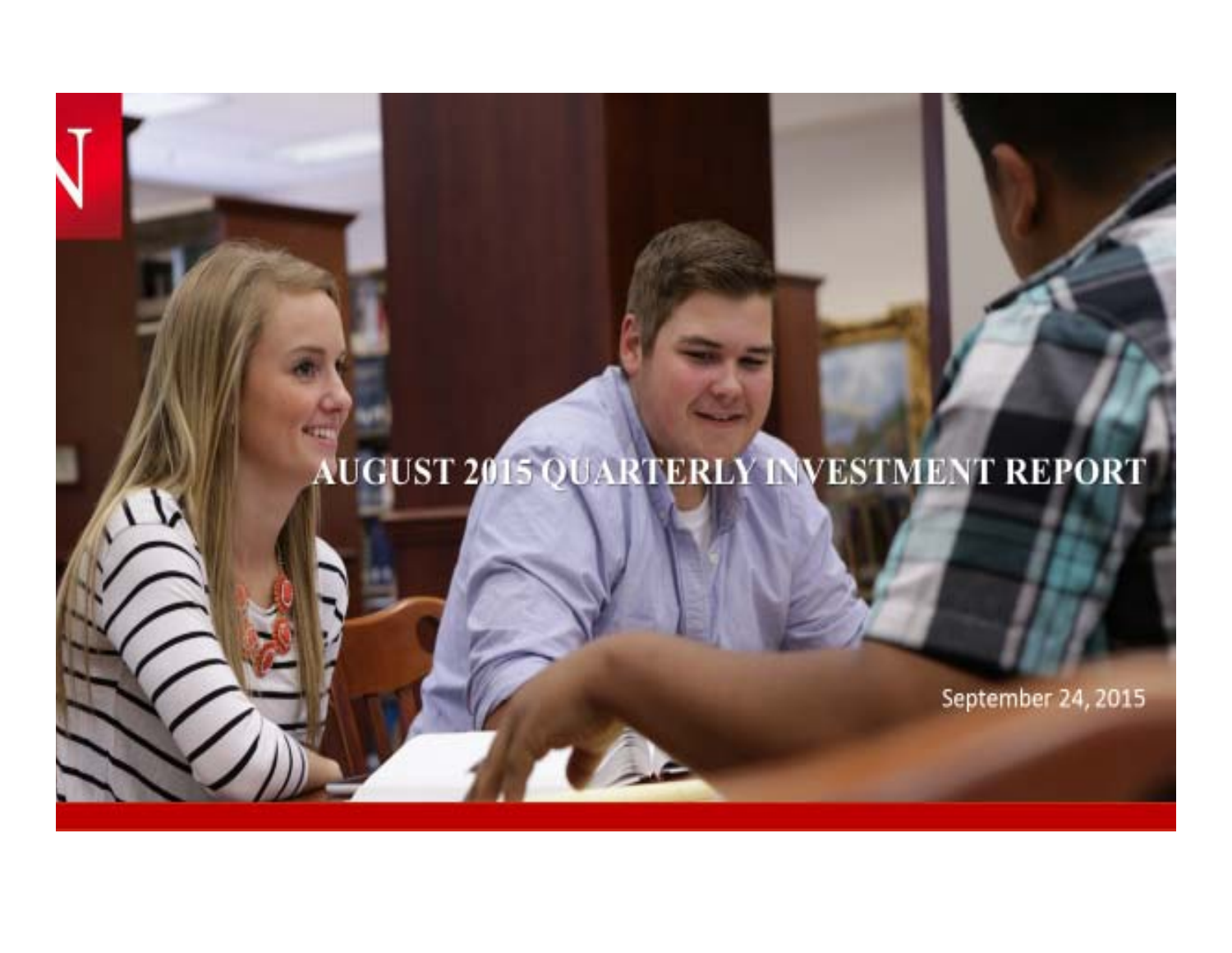#### **NAVARRO COLLEGE INVESTMENT REPORTFOR THE QUARTER ENDED AUGUST 31, 2015**

| <b>TYPE OF INVESTMENT</b>                                                                          |                 | <b>BEGINNING</b><br><b>BOOK VALUE</b><br>05/31/15 | <b>ADDITIONS/</b><br><b>CHANGES</b><br><b>FOR PERIOD</b> |      | <b>ENDING</b><br><b>BOOK VALUE</b><br>08/31/15 |              | <b>BEGINNING</b><br><b>MARKET VALUE</b><br>05/31/15 |               | <b>ENDING</b><br><b>MARKET VALUE</b><br>08/31/15 |
|----------------------------------------------------------------------------------------------------|-----------------|---------------------------------------------------|----------------------------------------------------------|------|------------------------------------------------|--------------|-----------------------------------------------------|---------------|--------------------------------------------------|
| <b>Certificates of Deposit</b>                                                                     |                 |                                                   |                                                          |      |                                                |              |                                                     |               |                                                  |
| Prosperity Bank - CD #730010577 (E&G)<br>Due 10/26/2016 @ 0.650% Rate<br>Purchased 10/26/2014      |                 | 500,000.00                                        |                                                          |      | 500,000.00                                     |              | 500,311.64                                          |               | 500,320.55                                       |
| City National Bank - CD #3006358431 (E&G)<br>Due 11/12/2015 @ 1.250% Rate<br>Purchased 11/12/2014  |                 | 250,000.00                                        |                                                          |      | 250,000.00                                     |              | 251,712.33                                          |               | 252,500.00                                       |
| First Bank & Trust Co. - CD #5006220 (E&G)<br>Due 10/18/2015 @1.000% Rate<br>Purchased 10/18/2014  |                 | 100,000.00                                        |                                                          |      | 100,000.00                                     |              | 100,616.44                                          |               | 100,868.49                                       |
| First Bank & Trust Co. - CD #5007088 (E&G)<br>Due 09/08/2015 @ 1.000% Rate<br>Purchased 09/08/2014 |                 | 145,000.00                                        |                                                          |      | 145,000.00                                     |              | 145,333.70                                          |               | 145,699.18                                       |
| State Farm - CD #3055051959 (E&G)<br>Due 06/11/2016 @ .630% Rate<br>Purchased 06/11/2014           |                 | 150,000.00                                        |                                                          |      | 150,000.00                                     |              | 150,916.52                                          |               | 151, 154. 71                                     |
| State Farm - CD#1019063147 (Aux)<br>Due 07/01/2016 @ .600% Rate<br>Purchased 07/01/2014            |                 | 100,000.00                                        |                                                          |      | 100,000.00                                     |              | 100,549.04                                          |               | 100,700.27                                       |
| Citizens National Bank - CD#1020387 (SCH)<br>Due 02/20/2017 @ .650% Rate<br>Purchased 02/20/2015   |                 | 123,500.00                                        |                                                          |      | 123,500.00                                     |              | 123,524.19                                          |               | 123,524.19                                       |
|                                                                                                    | <b>Subtotal</b> | \$<br>1,368,500.00                                | \$<br>0.00                                               | \$   | 1,368,500.00                                   | $\mathbb{S}$ | 1,372,963.86                                        | \$            | 1,374,767.40                                     |
| <b>U.S. Government Agency Securities</b>                                                           |                 |                                                   |                                                          |      |                                                |              |                                                     |               |                                                  |
|                                                                                                    |                 |                                                   |                                                          |      | $\overline{\phantom{a}}$                       |              | $\blacksquare$                                      |               |                                                  |
|                                                                                                    | Subtotal        | \$<br>0.00                                        | \$                                                       | \$   | 0.00                                           | $\mathbb{S}$ | 0.00                                                | $\mathfrak s$ | 0.00                                             |
|                                                                                                    | <b>TOTAL</b>    | \$<br>1,368,500.00                                | \$<br>0.00                                               | - \$ | 1,368,500.00                                   | \$           | 1,372,963.86                                        | \$            | 1,374,767.40                                     |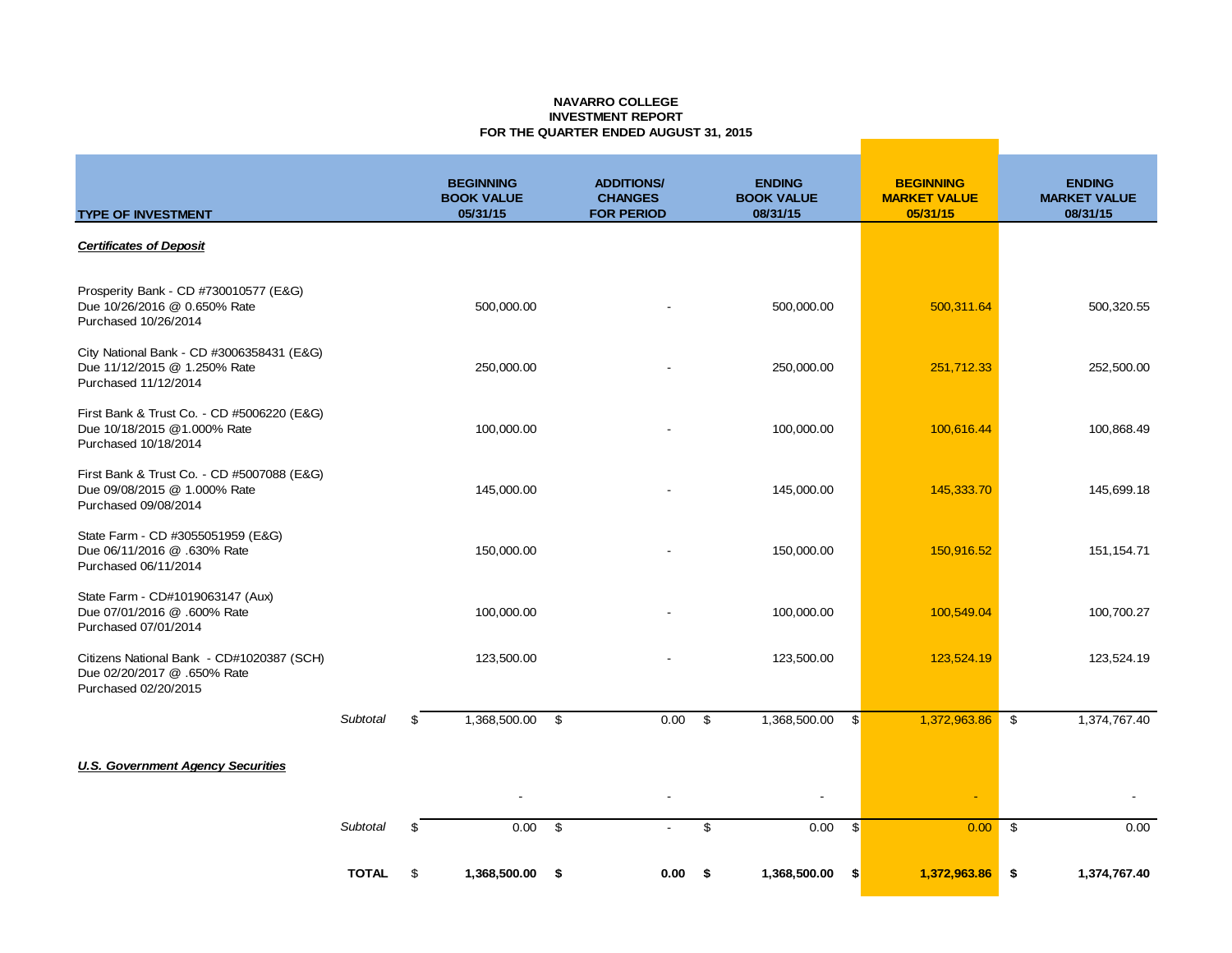### **NAVARRO COLLEGE INVESTMENT REPORT RECAP FOR THE QUARTER ENDED AUGUST 31, 2015**

#### **RECAP OF INVESTMENTS BY FUND**

| <b>TYPE OF INVESTMENT</b>                                                                                    | <b>ENDING</b><br><b>BOOK VALUE</b><br>08/31/15    | <b>Educational and</b><br><b>General Fund</b> | <b>Debt Service</b><br><b>Fund</b> | <b>Auxiliary</b><br><b>Fund</b> | Agency<br><b>Fund</b> | <b>Plant</b><br><b>Fund</b> | <b>Student</b><br><b>Financial</b><br><b>Aid Fund</b> |
|--------------------------------------------------------------------------------------------------------------|---------------------------------------------------|-----------------------------------------------|------------------------------------|---------------------------------|-----------------------|-----------------------------|-------------------------------------------------------|
| First Bank & Trust Co. - CD #5007088<br>First Bank & Trust Co. - CD #5006220<br>Prosperity Bank-CD#730010577 | 145,000.00<br>100,000.00<br>500,000.00            | 145,000.00<br>100,000.00<br>500,000.00        |                                    |                                 |                       |                             |                                                       |
| City National Bank-CD#3006358431<br>State Farm - CD #3055051959                                              | 250,000.00<br>150,000.00                          | 250,000.00<br>150,000.00                      |                                    |                                 |                       |                             |                                                       |
| State Farm - CD #1019063147<br>Citizens National Bank - CD#1020387                                           | \$<br>100,000.00<br>123,500.00<br>1,368,500.00 \$ | 1,145,000.00 \$                               | 0.00~\$                            | 100,000.00<br>100,000.00 \$     | 0.00~\$               | $0.00$ \$                   | 123,500.00<br>123,500.00                              |
| August 31, 2015 Benchmark Rates:<br><b>TexStar Local Government Investment Service</b>                       | 0.0823%                                           |                                               |                                    |                                 |                       |                             |                                                       |
| Rates and market values are from the August 31, 2015 The<br><b>Wall Street Journal</b>                       |                                                   |                                               |                                    |                                 |                       |                             |                                                       |
| <b>Federal Funds Rate</b><br>Treasury Bill - 26 weeks                                                        | 0.3400%<br>0.2700%                                |                                               |                                    |                                 |                       |                             |                                                       |

We, the investment officers of Navarro College District, swear that, to the best of our knowledge, this report displays Navarro College's investment portfolio as of August 31, 2015. We further swear that transactions invol investment portfolio are in compliance with Navarro College's Investment Policy and Strategy and the provisions of the Public Funds Investment Act, Chapter 2256, and amendments of the Texas Government Code.

**Prepared by:** Date Investment Officer

Date Comptroller **Date** Investment Officer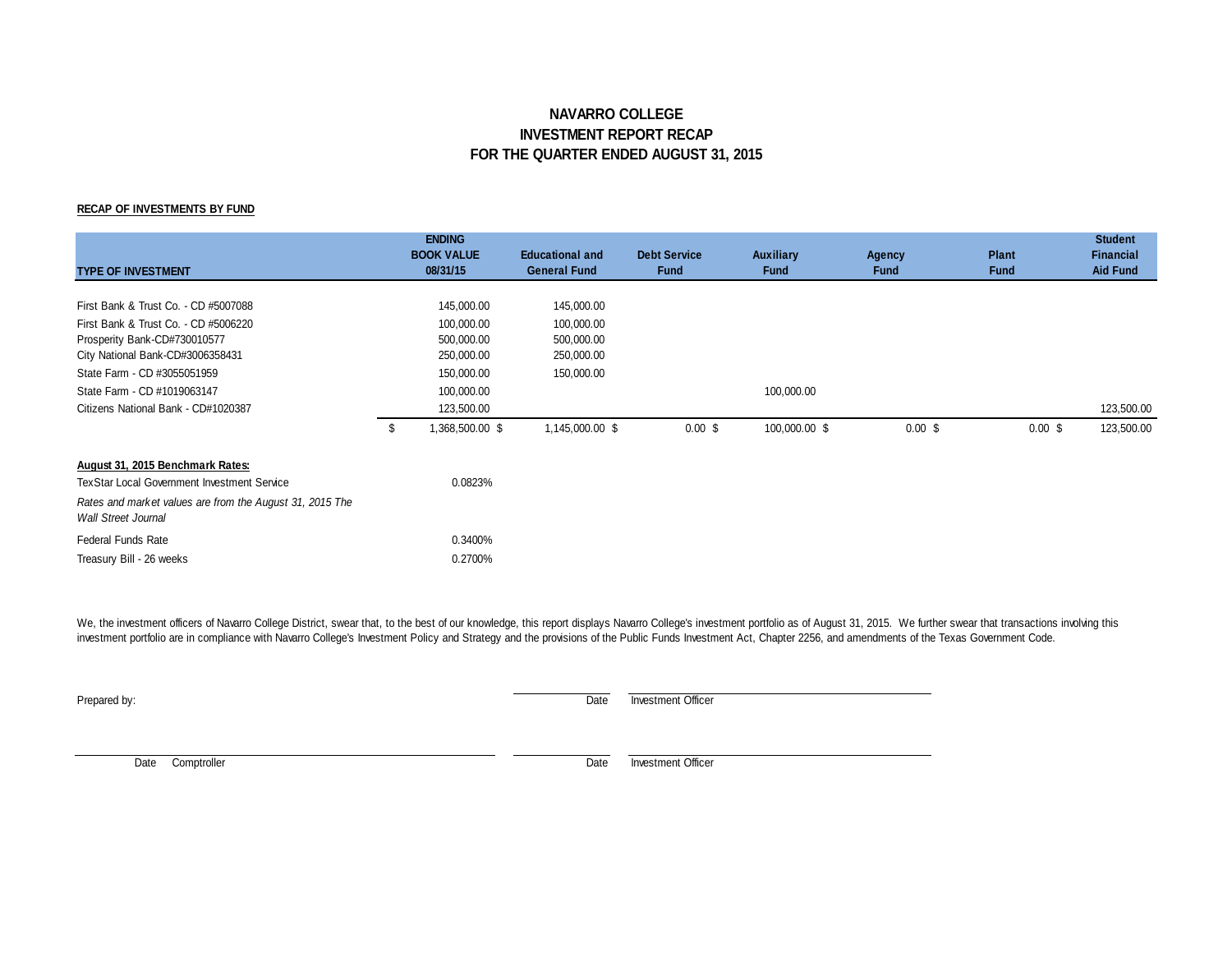## **NAVARRO COLLEGE INVESTMENT PORTFOLIO MATURITY SCHEDULE FOR THE QUARTER ENDED AUGUST 31, 2015**

| <b>MATURITY</b>    |                                  |                          |                          |                                 |                     |  |  |  |
|--------------------|----------------------------------|--------------------------|--------------------------|---------------------------------|---------------------|--|--|--|
| <b>Fiscal Year</b> | <b>1st Quarter</b><br>Sept - Nov | 2nd Quarter<br>Dec - Feb | 3rd Quarter<br>Mar - May | <b>4th Quarter</b><br>Jun - Aug | <b>Total Amount</b> |  |  |  |
|                    |                                  |                          |                          |                                 |                     |  |  |  |
| 2016               | 495,000.00                       | $\blacksquare$           | $\blacksquare$           | 250,000.00                      | 745,000.00          |  |  |  |
| 2017               | 500,000.00                       | 123,500.00               |                          | $\blacksquare$                  | 623,500.00          |  |  |  |
| 2018               |                                  |                          |                          | $\blacksquare$                  |                     |  |  |  |
|                    |                                  |                          |                          |                                 |                     |  |  |  |
| <b>Total</b>       | \$<br>$995,000.00$ \$            | 123,500.00               | \$<br>0.00               | 250,000.00 \$<br>-\$            | 1,368,500.00        |  |  |  |